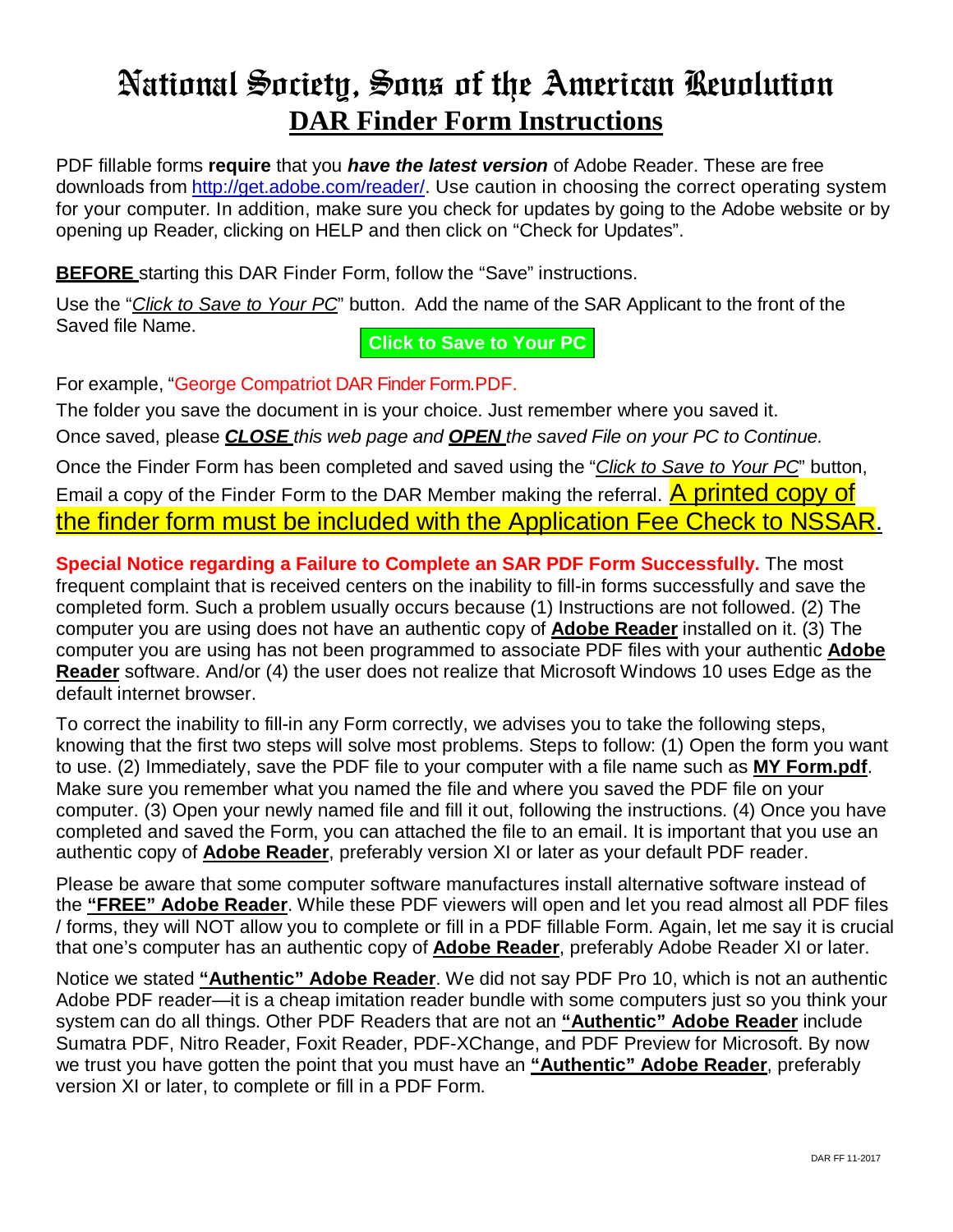Please ensure that **Adobe Reader** is the default PDF reader by verifying that it has been "associated" properly by following these instructions (Using Windows 10 as the Example): On the left end of the taskbar, Right click on the "Start Icon". Left click on "Search" and then at the very bottom type in "Default Programs". Then select "Choose a Default App for each type of file". This will give you a screen that on the left gives you the file name like ".docx" for Microsoft Word. Scroll down until you find ".pdf" – Adobe Acrobat Document. The associated file type on the right should say **"Adobe Acrobat Reader DC"** – if you have the latest FREE version. If it does not say Adobe Reader but says Microsoft Edge or some other program, then Left Click on the file name and choose **Adobe Acrobat Reader DC**. If you are using the recent free Windows 10 software, know that your browser is EDGE and not Explore. The Edge and Explore icons look alike but on close examination it is not so. Edge does not work currently with certain PDF files, especially Adobe created files. The cure is to download Mozilla Firefox or Google Chrome or reinstall Explorer. Windows 10 does not tell you that Explorer is in the Windows 10 bundle, but it is there. Many feel that it is simpler to download Mozilla Firefox or Google Chrome than to uncover where Explore is hidden. The Bottom line – the Edge Browser will not work with PDF fillable forms. So download Mozilla Firefox or Google Chrome and use it.

If the default software used by your computer to read Acrobat (PDF) files is something other than Adobe's Reader, you can choose to open them with Adobe Reader anyway - this allows you to take advantage of fillable forms, hyperlinks, buttons and other features that Acrobat (PDF) documents often contain. To ensure that you are opening an Acrobat file (PDF) in **Adobe Reader**, first find the file in your computer. Instead of double clicking to open the file, you should right-click on the file instead. This will open a small action menu. Look down the list of options for a selection named "open with". If you hover over that selection, it will expand to show a list of options for opening the PDF. You should left click on **Adobe Reader** in the list. Your PDF will now open the the program it was intended to be used in. NOTE: This will not change the defaults of your computer. It will only use **Adobe Reader** this one time.

Mac users have also informed us that Apple has its own program to open Adobe Reader files. One problem in using OS X Preview to fill in form fields is that the filled in forms will probably not be viewable on a Windows system. They tell me the solution is to change the "Open With" default application to **"Adobe Reader"**. You might also want to do an internet search on your favorite search engine like "Google" using the phrase **"adobe reader for pdf files on a mac"** to give you more information. You might also want to do an internet search for the phrase **"how to configure Mac OS X to open PDF files with Adobe Reader"**. It has been suggested that to configure Mac OS X to open PDFs with Reader or Acrobat, do the following, but there may be other options:

- *1.* Click the PDF file's icon in the Finder to select it.
- *2.* Choose File > Get Info.
- *3.* Click the triangle next to Open With.
- *4.* Choose "**Adobe Reader**" from the Open With menu (if it's not on the list, choose "Other" to select it).
- *5.* Click Change All.

If you have followed the above instructions and still have a problem with PDF files and fillable forms, please contact the National DAR Liaison Committee Chairman at [DARliaison@SAR.org.](mailto:DARliaison@SAR.org)